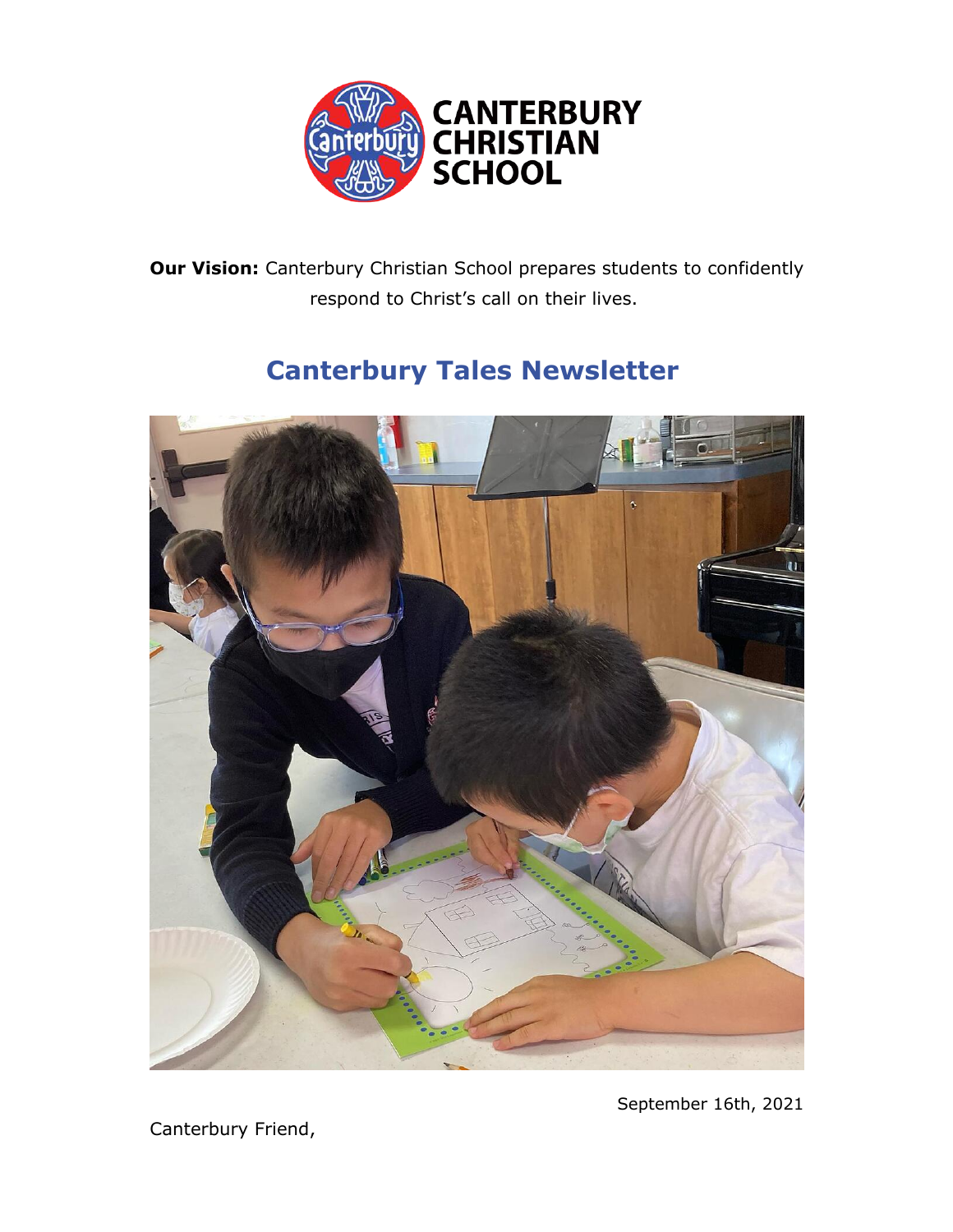Since 1974, our Canterbury traditions have helped form what it means to be a Christian school. The long-honored tradition of "Kindergarten buddies" has helped older students recognize their call to disciple and mentor their little buddies while also providing our younger students a sense of inclusion and belonging on campus.

### **Hot Lunch Update**

We wish to thank our Friday hot lunch volunteers from last week: Natalie Woo (Clovis, K) and Yufang Sun (Ariel, 2nd).

Tomorrow, children are in for a special treat from Chick-fil-A coordinated by Yenni Young (Noah, 4th) and helpers Lili Xu (Justin, 4th & Emily, 2nd) and Tim Yoo (Emma, K).

To help plan or volunteer for Hot Lunch, visit our shared google spreadsheet: online here.

### **Fridays at Canterbury**

Prior to the start of Friday's chapel - the students gather at the Flag Pole at 8:30 AM to sing the National Anthem with a lesser-known 2nd verse:

## *O thus be it ever when freemen shall stand*

*Between their lov'd home and the war's desolation! Blest with vict'ry and peace may the heav'n rescued land Praise the power that hath made and preserv'd us a nation! Then conquer we must, when our cause it is just, And this be our motto "In God is our trust," And the star-spangled banner in triumph shall wave*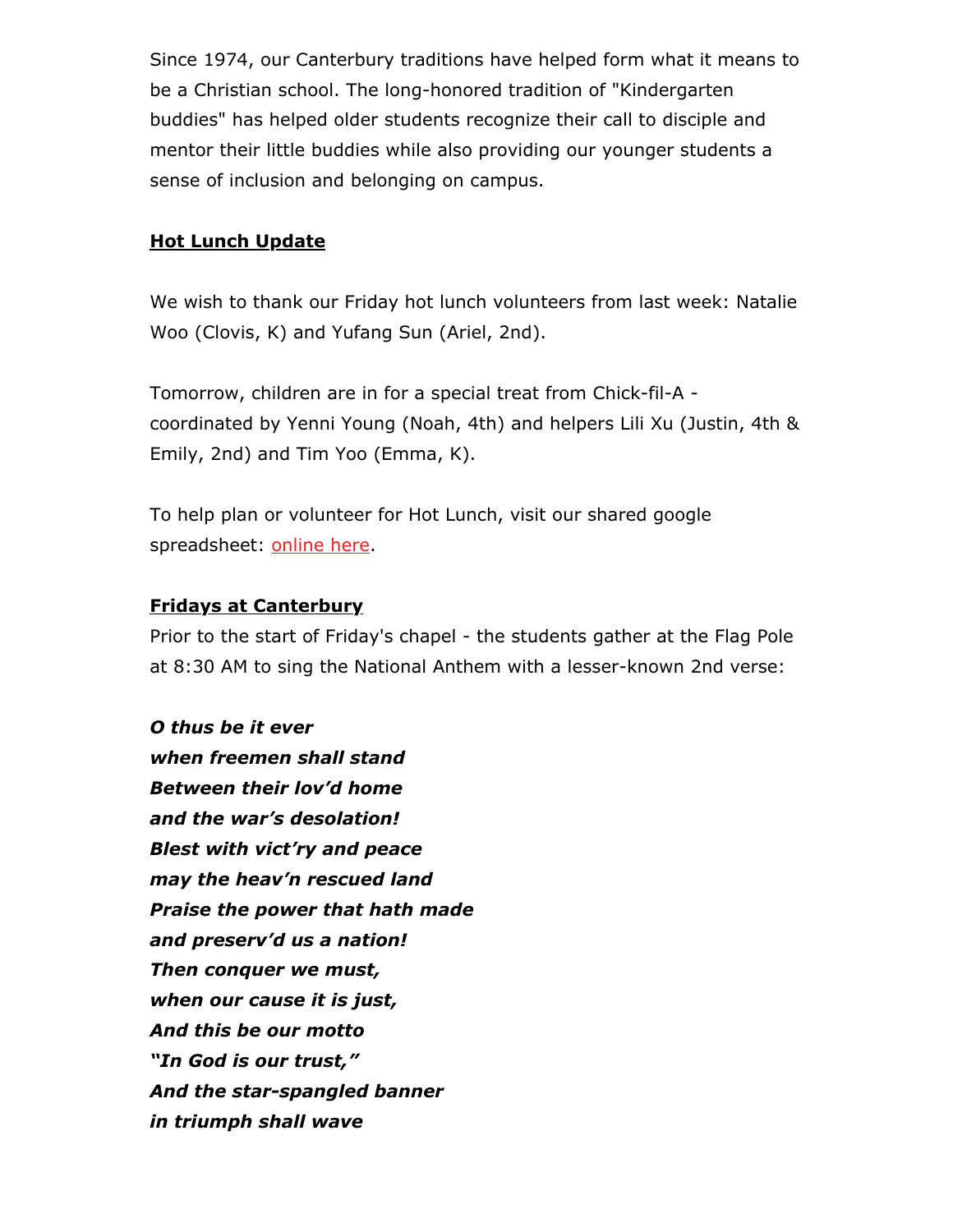*O'er the land of the free and the home of the brave!*

## **City Team Hygiene Kit Drive (9/20-27)**

Canterbury families are invited to join us for the Hygiene Kit Drive with CityTeam. This is a practical way for our students to learn about and participate in "loving our neighbors." We partner with CityTeam because of its mission to serve those suffering from homelessness, hunger, poverty, and addiction with God's restorative love.

Learn more on our website here: https://www.canterbury.school/hygiene-kit-drive/

In Christ Alone,

Father Macias +

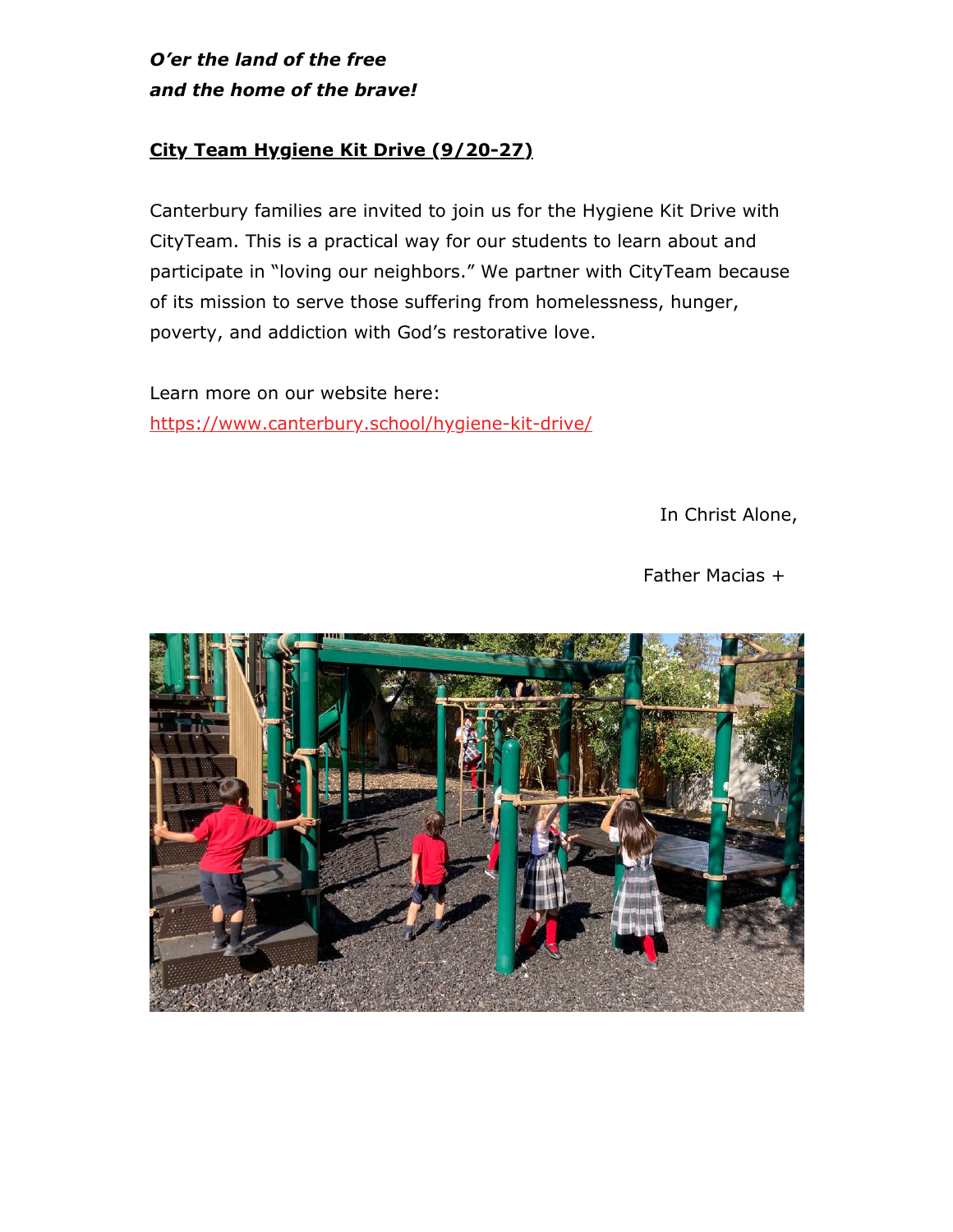

### **Canterbury Teacher Commissioning**

We believe that teaching is a ministry and office of the church and ask for God's blessing on our teachers at the start of each year.

At this annual event, our teachers renew their promises to faithfully teach the Scriptures and live as wholesome examples of Christ for our students.

Thank you to our teachers for being present and to the parents who attended!



**Welcoming Mr. Ruder as Music Instructor**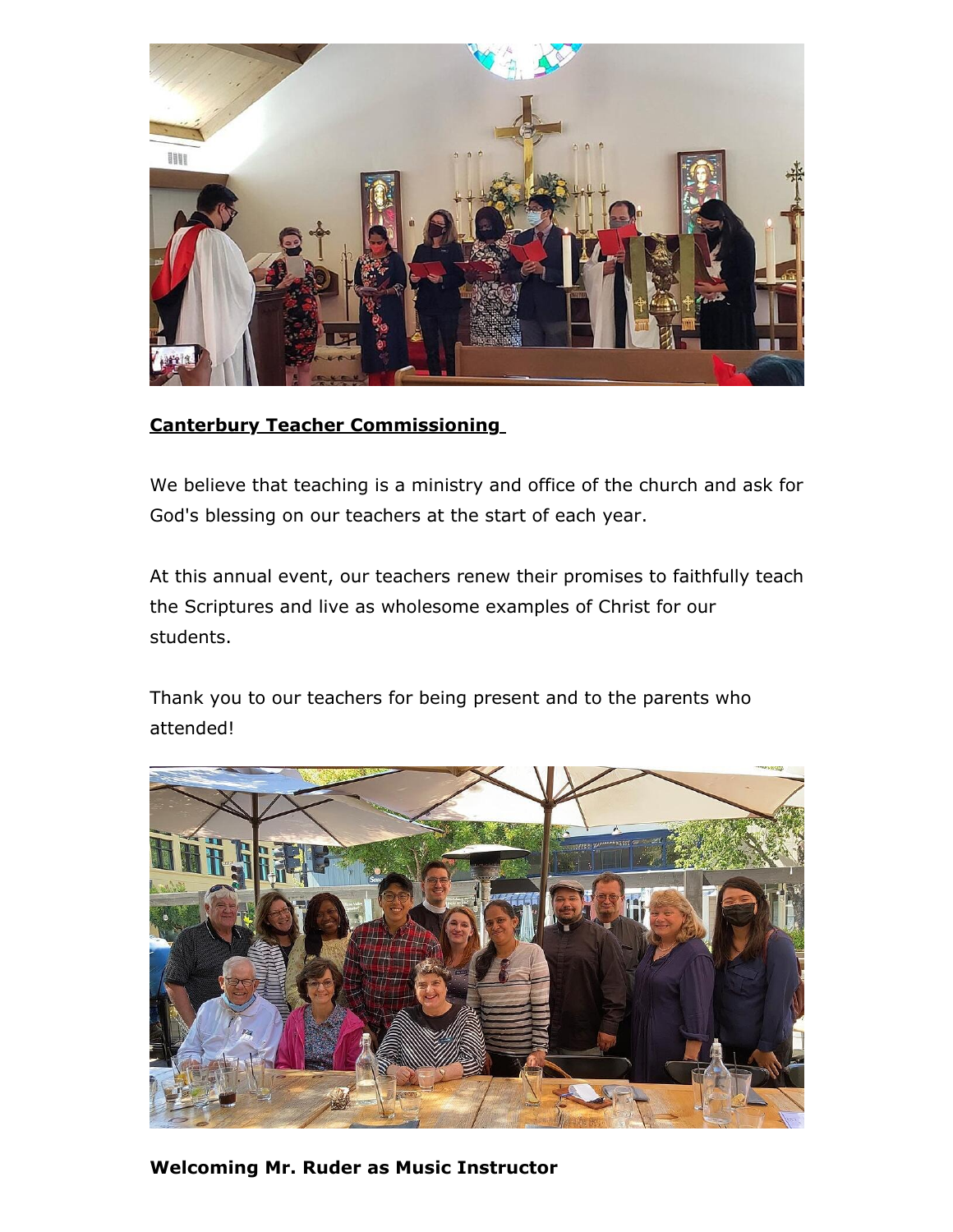Mr. Ruder and his wife Dian (Hand Bells and Hand Chimes) have supported the work of Canterbury for over thirty years! Mr. Ruder is an experienced teacher who has led student ministry in educational environments around the world. Read more about Mr. Ruder on our website: https://www.canterbury.school/mr-david-ruder-canterburychoirmaster-2021-2022/



## **After School Enrichment Clubs**

Monday through Friday from 3:00 to 5:30 PM, Canterbury students are invited to join us for our various enrichment programs after school. STEM, Chess, Lego, Spanish, Greek, Math, Art, and Study Hall are all available for students from Kindergarten to 5th grade.

Read more about the programs here:

https://www.canterbury.school/canterbury-enrichment-clubs-fall-2021/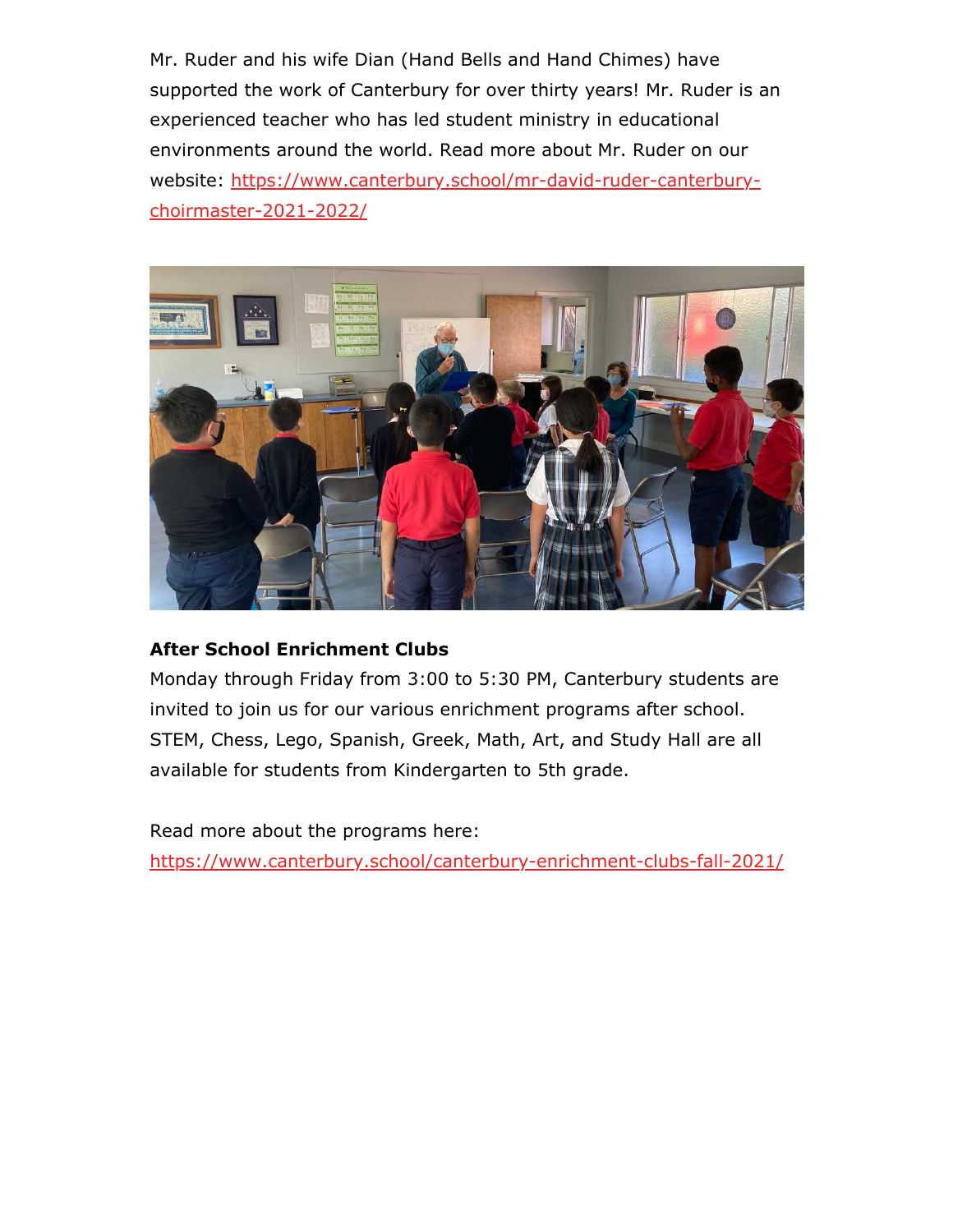

## **Upcoming Events**

Starts Monday, Sept 20-27 Hygiene Kit Drive for City Team

Saturday, Sept. 25 Get-Acquainted Picnic

Tuesday, Oct. 5 Back to School Night

Friday, Oct. 15 School Photo Morning

Monday, Nov. 1 All Saints Day Parade

Friday, Nov. 5 1st Quarter Ends (Minimum Day)

Monday, Nov. 8 1st Quarter Report Cards Issued